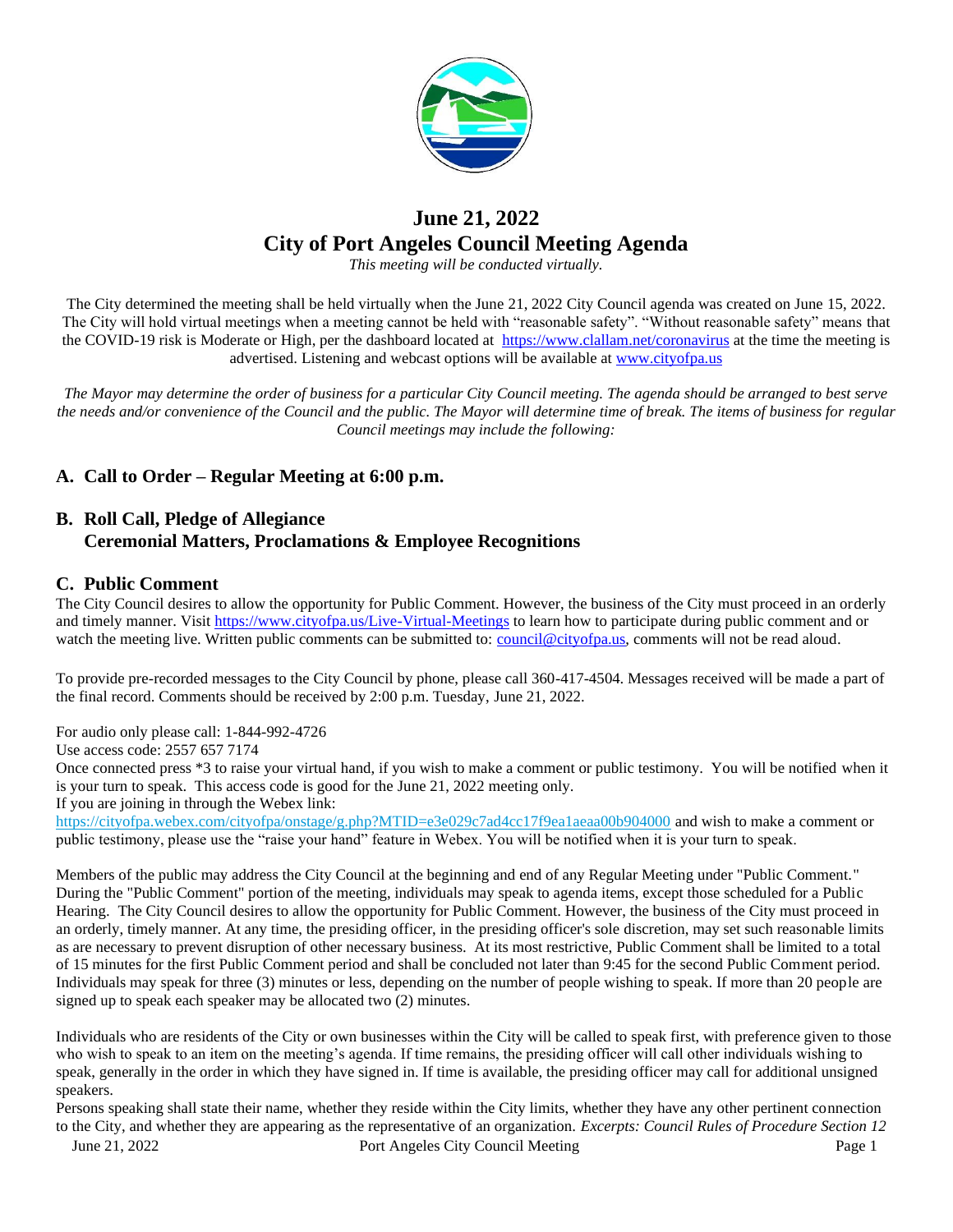### **D. Late Items**

*To be placed on this or future agendas, including any executive session needed during or at the end of the meeting.*

### **E. Consent Agenda |** *Approve*

|--|--|--|--|

- 2. Expenditure Report: *From May 28, 2022 to June 10, 2022 in the amount of \$1,320,987.63 / Approve* .........................E-5
- 3. Amendment 01 | PSA-2020-48 Stormwater Permit Implementation Support / *Approve: 1. WQC-2022-PoAnPW-00169, Enhanced Source Control Program Development Grant Agreement with Ecology; 2. WQC-2022-PoAnPW-00164, Stormwater Management Action Plan Grant Agreement with Ecology; and, 3. Amendment 01 to PSA-2020-48 with Osborn Consulting, Inc., thereby, increasing the original agreement's not-to-exceed amount from \$295,806.00 to \$643,001; an increase of \$347,195. And authorize the City Manager to sign all documents necessary to execute and administer the above agreements and amendment and to make minor modifications to them, as necessary* ....................................................E-20

4. Olympic Public Safety Network (OPSN) Firewall Hardware and Software / *Approve and authorize the purchase of FortiGate 101F firewall hardware and software in the amount of \$72,840 with Development Group, Inc. (DGI) and authorize the City Manager to execute all documents necessary to complete and administer this purchase and to make minor modifications to the documents as necessary* ..................................................................................................................E-122

- 5. Three-Year Agreement for Cisco Umbrella (OpenDNS) Services / *Authorize the City Manager to approve payment to Port53 Technologies, Inc. to enable three-years of the Cisco Umbrella DNS Security Advantage Software Package for 250 users; and to make minor modifications as needed*....................................................................................................................E-128
- 6. 2022 Lodging Tax Budget Amendment Proposal Hurricane Ridge Winter Sports Club / *Accept the recommendation of the LTAC to approve an amendment to the 2022 Lodging Tax (LTAX) Budget in the amount of \$13,800 to award the HRWSC funds in order to operate a shuttle service to Hurricane Ridge in the winter season*......................................................E-129

7. Stancil Recorder Refresh / *Approve and authorize the software/hardware refresh of the City's CAD system with Stancil in the amount of \$28,985.60 and authorize the City Manager to sign all documents necessary to perform this refresh and make minor modifications as necessary subject to approval of the 2023 – 2028 Capital Facilities Plan*................................E-136

### **F. Public Hearings |** *6:30 p.m. or Soon Thereafter*

| Stormwater Ordinance Update / New Source Control Program / Open Public Hearing / Conduct 1st Reading / Continue to                  |
|-------------------------------------------------------------------------------------------------------------------------------------|
|                                                                                                                                     |
| 2. 2023-2028 Capital Facilities Plan and Transportation Improvement Plan / Conduct 2 <sup>nd</sup> Public Hearing / Pass Resolution |
|                                                                                                                                     |

# **G. Ordinances Not Requiring Council Public Hearings**

**I. Other Considerations**....................................................................................................................................................None

### **J. Contracts & Purchasing**

## **K. Council Reports**

### **L. Information**

City Manager Reports:

## **M. Second Public Comment**